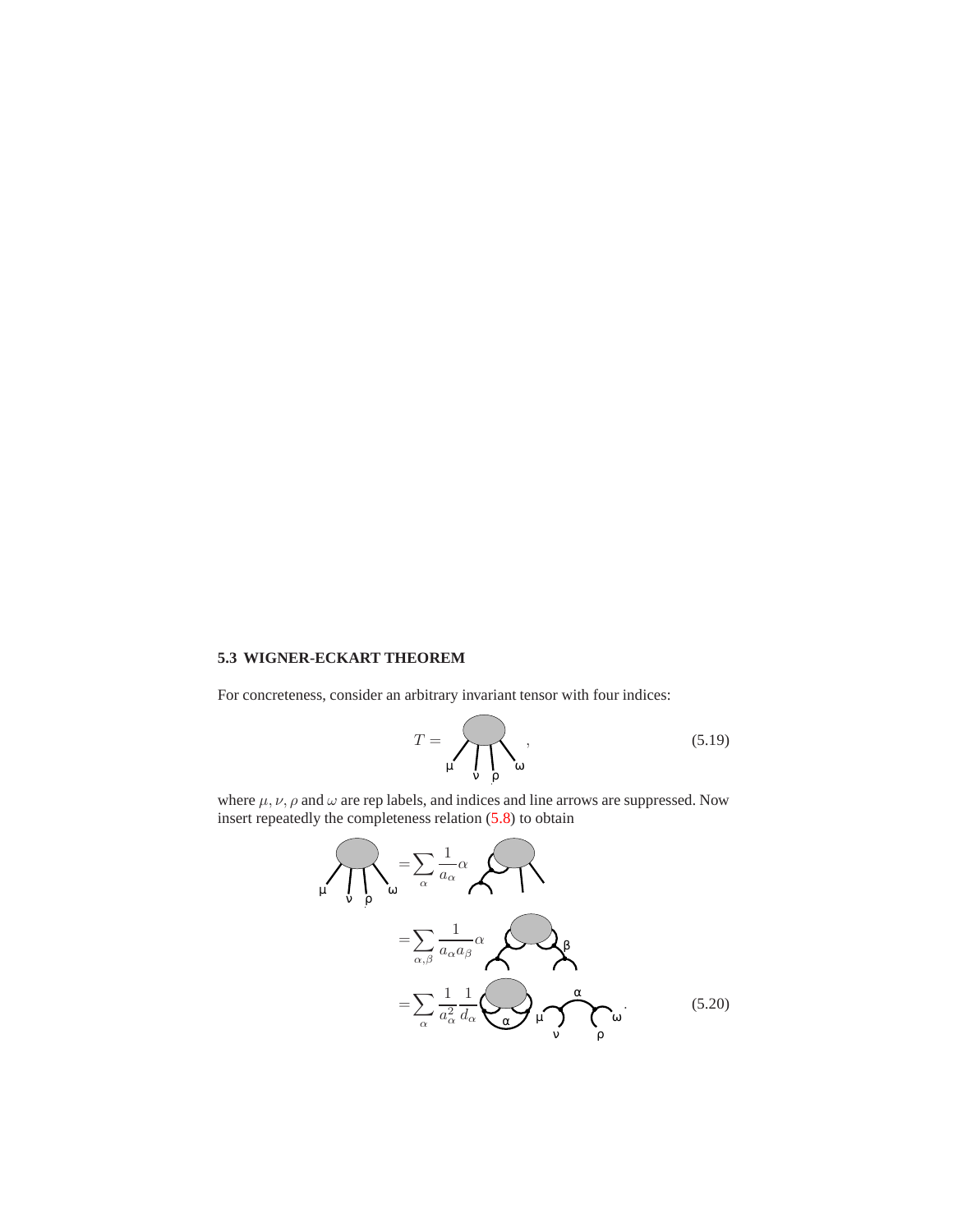In the last line we have used the orthonormality of projection operators — as in  $(5.13)$  or  $(5.23)$ .

In this way any invariant tensor can be reduced to a sum over clebsches (*kinematics*) weighted by *reduced matrix elements*:

$$
\langle T \rangle_{\alpha} = \left\langle \bigotimes_{\alpha} \right\rangle. \tag{5.21}
$$

This theorem has many names, depending on how the indices are grouped. If T is a vector, then only the 1-dimensional reps (singlets) contribute

$$
T_a = \sum_{\lambda}^{\text{singlets}} \bigvee_{a}.
$$
 (5.22)

If T is a matrix, and the reps  $\alpha$ ,  $\mu$  are irreducible, the theorem is called *Schur's Lemma* (for an irreducible rep an invariant matrix is either zero, or proportional to the unit matrix):

$$
T_{a_{\lambda}}^{b_{\mu}} = \lambda \longrightarrow \longrightarrow^{\mu} \longrightarrow^{\mu} \longrightarrow^{\mu} \longrightarrow^{\mu} \longrightarrow^{\mu} \longrightarrow^{\delta} \lambda_{\mu}.
$$
 (5.23)

If T is an "invariant tensor operator," then the theorem is called the *Wigner-Eckart theorem* [347, 107]:

$$
(T_i)_a^b = a \stackrel{\mu}{\longrightarrow} \frac{\lambda}{\lambda} \quad i
$$
\n
$$
= \frac{\lambda}{\mu} \quad \frac{\lambda}{\mu} \quad \frac{d_\rho}{\mu} \quad \frac{\lambda}{\mu} \quad \frac{\mu}{\lambda} \quad \frac{\lambda}{\mu} \quad \frac{\mu}{\lambda} \quad \frac{\lambda}{\mu} \quad \frac{\mu}{\lambda} \quad \frac{\lambda}{\lambda} \quad \frac{\mu}{\lambda} \quad \frac{\lambda}{\lambda} \quad \frac{\mu}{\lambda} \quad \frac{\lambda}{\lambda} \quad \frac{\mu}{\lambda} \quad \frac{\lambda}{\lambda} \quad \frac{\mu}{\lambda} \quad \frac{\lambda}{\lambda} \quad \frac{\mu}{\lambda} \quad \frac{\lambda}{\lambda} \quad \frac{\mu}{\lambda} \quad \frac{\lambda}{\lambda} \quad \frac{\mu}{\lambda} \quad \frac{\lambda}{\lambda} \quad \frac{\mu}{\lambda} \quad \frac{\lambda}{\lambda} \quad \frac{\mu}{\lambda} \quad \frac{\lambda}{\lambda} \quad \frac{\mu}{\lambda} \quad \frac{\lambda}{\lambda} \quad \frac{\mu}{\lambda} \quad \frac{\lambda}{\lambda} \quad \frac{\mu}{\lambda} \quad \frac{\lambda}{\lambda} \quad \frac{\mu}{\lambda} \quad \frac{\lambda}{\lambda} \quad \frac{\mu}{\lambda} \quad \frac{\lambda}{\lambda} \quad \frac{\mu}{\lambda} \quad \frac{\lambda}{\lambda} \quad \frac{\mu}{\lambda} \quad \frac{\lambda}{\lambda} \quad \frac{\mu}{\lambda} \quad \frac{\lambda}{\lambda} \quad \frac{\mu}{\lambda} \quad \frac{\lambda}{\lambda} \quad \frac{\mu}{\lambda} \quad \frac{\lambda}{\lambda} \quad \frac{\mu}{\lambda} \quad \frac{\lambda}{\lambda} \quad \frac{\mu}{\lambda} \quad \frac{\lambda}{\lambda} \quad \frac{\mu}{\lambda} \quad \frac{\lambda}{\lambda} \quad \frac{\mu}{\lambda} \quad \frac{\lambda}{\lambda} \quad \frac{\mu}{\lambda} \quad \frac{\lambda}{\lambda} \quad \frac{\mu}{\lambda} \quad \frac{\lambda}{\lambda} \quad \frac{\lambda}{\lambda} \quad \frac{\mu}{\lambda} \quad \frac{\lambda}{\lambda} \quad \frac{\lambda}{\lambda} \quad \frac{\lambda}{\lambda} \quad \frac{\lambda}{\lambda} \quad \frac{\lambda}{\lambda} \quad \frac{\lambda}{\lambda} \quad \frac{\lambda}{\lambda} \quad \frac{\lambda}{\lambda} \quad \frac{\lambda}{\lambda} \quad \frac{\lambda}{\lambda}
$$

(assuming that  $\mu$  appears only once in  $\overline{\lambda} \otimes \mu$  Kronecker product). If T has many indices, as in our original example (5.19), the theorem is ascribed to Yutsis, Levinson, and Vanagas [359]. The content of all these theorems is that they reduce spectroscopic calculations to evaluation of "vacuum bubbles" or "reduced matrix elements"  $(5.21).$ 

The rectangular matrices  $(C_{\lambda})^{\alpha}_{\sigma}$  from (3.27) do not look very much like the clebsches from the quantum mechanics textbooks; neither does the Wigner-Eckart theorem in its birdtrack version (5.24). The difference is merely a difference of notation. In the bra-ket formalism, a clebsch for  $\lambda_1 \otimes \lambda_2 \rightarrow \lambda$  is written as

$$
m \stackrel{\lambda}{\longrightarrow} \left(\frac{\lambda_1}{\lambda_2 \lambda_1 m_1} m_1 \lambda_2 \lambda_1 m_1 \lambda_2 m_2 \right). \tag{5.25}
$$